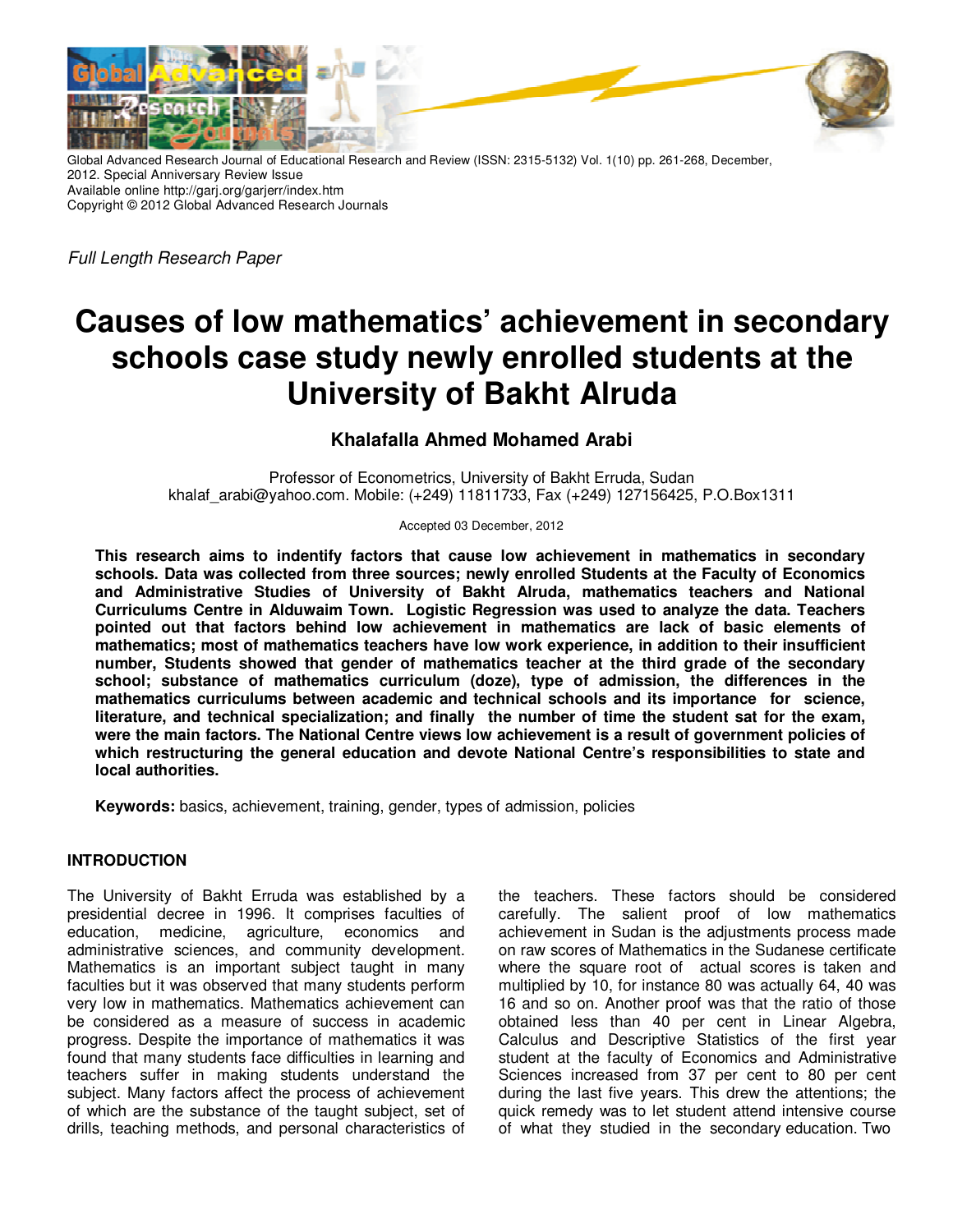tests were carried before and after the intensive course. The results showed under achievement in basic mathematics in the before test where only 36 percent passed the test. Despite slight improvement in the after course they still failed to demonstrate any ability to perform well even in the basic mathematical operations, This raises many questions concerning the roots of the problem weather they are the curriculum, types of admission, state monitoring and evaluation, supervision, basic education, teachers or else. The aim of this research is to identify the causes of low mathematics achievement of newly enrolled students who just completed the secondary school. The identification will be according students, teacher and official points of view.

# **METHODOLOGY**

Data is collected by questionnaire from three sources i.e. newly enrolled students at the Faculty of Economics and Administrative Sciences of University of Bakht Erruda, and mathematics teachers and interview of the head of Mathematics Department at the National Curriculums Centre in Duwaim town. The samples were composed of all 358 newly enrolled students, and 45 mathematics teachers. The student questionnaire contained 13 questions about age, gender, type of school and specialization, degree of mathematics obtained in the Sudanese Certificate, state, type of admission, the importance of mathematics, and sufficiency of taught mathematics. The teachers' questionnaire included socioeconomic information, training, and appropriateness of mathematics curriculum, availability mathematics books, school environment, and causes of low achievement. Paired pilot sample of 20 students and 5 teachers received questionnaires twice. The questionnaires were reviewed by specialists. The reliability was high and the correlation coefficient of the paired sample was 0.93. Kruskal-Wallis, 2Sample t, and Binary Logistic Regression were used. In Binary Logistic Regression models, the dependent variable - y- may take on only two values. The dependent variable might be a dummy variable representing the occurrence of an event, or a choice between two alternatives such as presence or absence. A simple linear regression of on x is not appropriate, since among other things, the implied model of the conditional mean places inappropriate restrictions on the residuals of the model. Furthermore, the fitted value of y from a simple linear regression is not restricted to lie between zero and one. A model with one or more predictors is fit using an iterative-reweighted least squares algorithm to obtain maximum likelihood estimates of the parameters.

Binary logistic regression has also been used to classify observations into one of two categories, and it may give fewer classification errors than discriminant analysis for some cases (Draper 1989).

## **Literature Review**

Education Matters (2004) Forty-one countries, including Canada and all 30 OECD countries, participated in the Programme for International Student Assessment (PISA) in 2003. The primary focus of PISA 2003 was on the mathematics domain, with a secondary focus on reading, science and problem-solving. Science Results of that assessment, which became available in December 2004, showed that Canadian 15-year-olds continue to perform very well in an international context.

Munzire (2009) measured the efficiency of strategy of solving mathematic problems in teaching numbers for pupils and its impact on promoting the skills of brain calculation. She used independent sample t test. She fixed some factors as social and economic level by taking deterministic sample. She found significant differences between the control and experimental groups in the Sultanate of Oman.

Alkarsh (2009) studied the third grade of secondary education by dividing them into three categories according to cumulative average. He found significant difference in the achievement of learning geometry among the three group due to lack of concern, time spent in learning, objects used in teaching, intensive review, and the role of the teacher.

Fifteen Arab countries including Qatar joined the tests Trends in Mathematics and Science Study (TIMSS), the results of which were released by the International Association for the Evaluation of Educational Achievement in (December 2008).TIMSS is one of the world's most influential global assessments of student achievement in math and science. The report shows that Qatar's average proficiencies in mathematics and science rank among the lowest of participating countries. A majority of Qatar's students are classified at proficiency level one (lowest level). At the Eighth Grade level, higher levels of parental education and the presence of books, computers and Internet access in the home were associated with higher mathematics and science achievements. Achievement was highest among students who attended schools that reported few attendance problems, few shortages or inadequate resources. There was a positive association between achievement and students' perception of being safe in school. At both the Fourth and Eighth Grade levels, achievement was highest when principals and teachers had a positive view of the school climate, including high levels of teacher job satisfaction, high expectations for student achievement and parental support.

Veli (2008) examined how geometric concepts are presented in the Turkish elementary mathematics curriculum and the textbooks in terms of sizes and orientations. He showed that the presentation of the geometric shapes and concepts in both curriculum and textbooks was not systematically handled. It seems that a more systematic approach could be applied in designing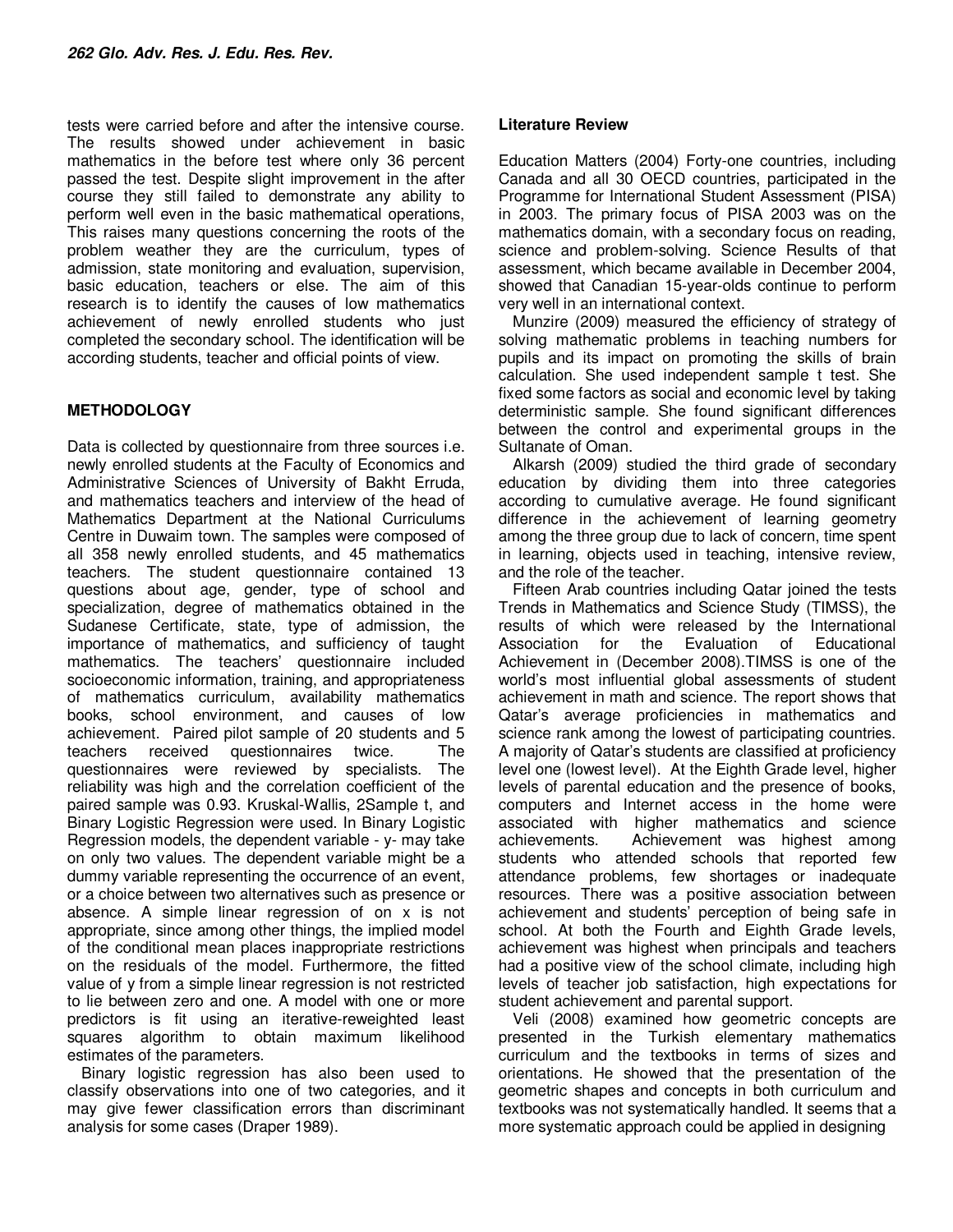#### **Table 1** Percentage of Students got less 40 Scores

| Subject                       | 2004/6        | 2005/8 | 2005/5 | 2006/12 | 2007/12 | 2008/3 | 2008/8         | 2009/3        |
|-------------------------------|---------------|--------|--------|---------|---------|--------|----------------|---------------|
| ∟inear<br>Algebra             | ັ             |        | 64     |         |         | . 67   | 70<br><u>_</u> |               |
| Calculus                      | $\sim$<br>. پ | 80     |        | 100     |         |        |                | $\rightarrow$ |
| <b>Descriptive Statistics</b> |               |        |        | 69      | 70      |        | 68             |               |

**Table 2** Two Sample t for Decrease from Teacher Point of View

| $\sim$<br>School<br><b>vpe</b><br>0t | Total | Mean   | Standard<br>Deviation | $\overline{\phantom{a}}$<br>Standard<br>Error |
|--------------------------------------|-------|--------|-----------------------|-----------------------------------------------|
| Academic                             | 4     | 914    | 0.426<br>$\sim$       | ∪. ı                                          |
| -<br>echnical                        |       | . .400 | 0.548                 | 0.24                                          |

95% CI for mu (0) - mu (1): (-2.86; 0.66)

T-Test mu (0) = mu (1) (vs not =):  $T = -0.69$  P = 0.52 DF = 5

**Table 3** Two Sample t for Reasons

| of School<br>vpe | –<br><sup>-</sup> otal | Mean | Standard<br>Deviation | Value<br>Standard           |
|------------------|------------------------|------|-----------------------|-----------------------------|
| Academic         | -1.0<br>ن ا            | .769 | 0.439                 | $\overline{1}$<br>U.<br>. . |
| echnical         |                        | .200 | 0.447                 | 0.20                        |

95% CI for mu (0) - mu (1): (-2.86; 0.66)

T-Test mu (0) = mu (1) (vs not =):  $T = -2.43 P = 0.045 DF = 7$ 

**Table 4** Kruskal-Wallis Test on Low Achievement

| School<br><b>vpe</b><br>οt | otal<br>Number | Median | Ranks<br>Mean | Standard<br>Value |
|----------------------------|----------------|--------|---------------|-------------------|
| Public                     |                | .000   | 10.ప          | 0.66              |
| Private                    | -              | .000   | . ت           | 0.66<br>--        |

 $H = 0.44$  DF = 1 P = 0.507

 $H = 0.76$  DF = 1 P = 0.384 (adjusted for ties)

the activities for geometry learning. Implications for mathematics education, curriculum design, and textbook writing were discussed.

Saudi Arabia Participation in tests Trends in Mathematics and Science Study (TIMSS 2007) showed that parents educational level, owning of computer, homework, self confidence, class size, safety feeling affect students achievement in mathematics.

Alhirbawi (2004) studies the effect of teaching methods on the fourth grade and their attitudes toward mathematics. She divided the sample into three groups and used One Way Analysis of Variance and Dunkan to find significant difference between the third group and the two other groups.

Faiz (2003) compared two groups of students based on the use of conventional methods and computer in the fourth grade of basic education in learning mathematics. He found significant difference between the two groups so he recommended the use of computers.

Aldosarry (2002) evaluated mathematic curriculum to identify the reasons of low achievements. They proved a significant low achievement among first grade students of the secondary education due to number of subjects, intensity, psychological changes, less memorization, and wrong perception about the difficulty of mathematics and lack of parents follow-up.

Murad (2004) drew a sample of 367 female students from the first grade of secondary education in Mecca of Kingdom of Saudi Arabia, 45 mathematics teachers, and education guidance. She recommended true intent, hard working, and preparation of the suff in sufficient time, appropriateness of questions, collective work and positive participation in decision making.

Farouq (2000) investigated the readability of the fifth grade mathematics textbook in Jordan. The study concluded that the level of the readability was generally very low and it increases when the number of the omitted words decreases. The researchers concluded that there were significant differences between the three tests C1, C2, C3 in the students' achievement in the test itself. They also concluded that there were significant differences between the males and females in the students' achievement in the test itself.

Seple (1978) used to and analysis of variance was used to compare over achiever, achiever and low achiever in mathematics of a sample of 246 of 11 and 12 year old children. It was hypothesized that the measure of mathematics specific anxiety would differentiate the under achiever group from the other two groups strongly than the measure of general test of anxiety. The results confirmed the hypothesis.

Despite the importance of mathematics it is considered a burden to students and teachers. Factors that can have impact on achievement are lack of students to basic elements of mathematics, lack of concern; mathematics is not a necessity, lack of training, methods of teaching,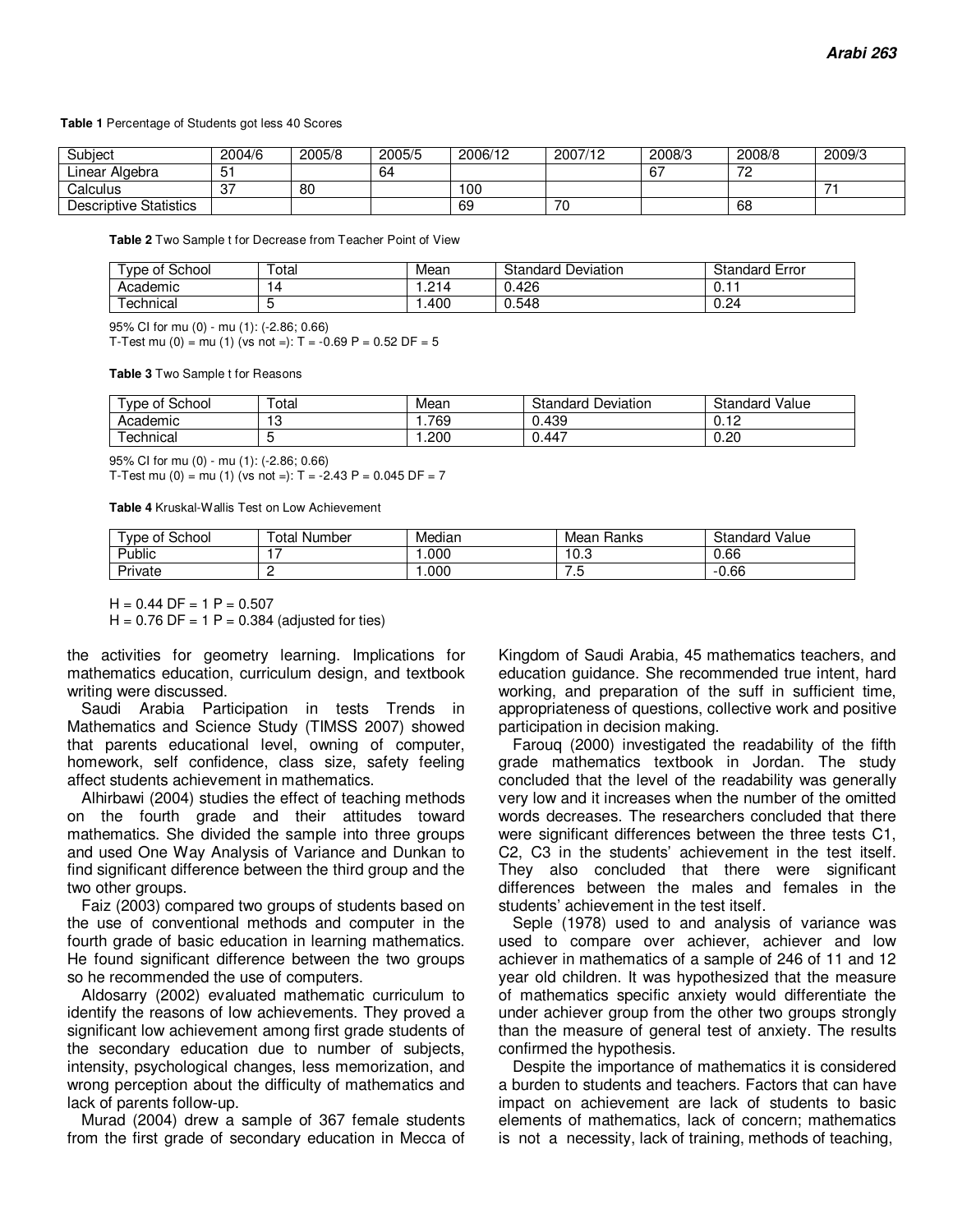and the preference of memorization to understanding (Alkarsh 2009).

The current government declared in 1990 set of policies to revolutionize the education by restructuring the general education by merging the elementary education (six years) and general secondary (three years) to be basic education of (8 years) followed by three years in secondary education and then increased the number admitted to universities by establishing Public Universities at each of the 25 states. Before 1990 the National Curriculum Centre (NCC) was responsible of producing curriculum to general education, training of teachers, follow-up of setting curriculums, and providing guidance services. After 1990 the NCC was responsible only for the production of curriculums of general education, the role of monitoring and evaluation was transferred to the states, and the teacher training to localities. Mathematics in basic education is divided into three circles: (first –third grade), (fourth –sixth grade), (seventh and eighth grade). Another major change (Mahamood 2009) was to designate one teacher for first circle pupils aiming to be engaged with them the whole day and change the mode of teaching according to attitudes of pupils i.e. to teach sometimes, send the pupils to the playground, and develop art skills and so on. Those teachers should have special training. But the actual practice was that those teachers concentrated on teaching and nothing else. The designation of one teacher for three consecutive years and many teachers leave psychological effects on the pupils besides the possibility of error accumulation.

# **Empirical Evidence**

means none.

Equality of achievement in mathematics in Academic and Technical Schools is accepted since P is greater than 0.05.

The null hypothesis of equality between Achievement of Academic School means and Private is rejected. The main causes of low achievement in mathematics from teacher point of view are lack of basics of mathematics in the basic education.

The null hypothesis of equality of achievement decrease of private and public schools is accepted.

## **Binary Logistic Regression from Teachers Point of View**

```
Link Function: Logit 
Response Information 
Variable Value Count 
Decrease 2 5 (Event)
 1 14 
         Total 19 
The number 1 means there is a low achievement in mathematics 2
```
The null hypothesis that the estimated coefficient of Teachers number (Teacher), work experience (Experience) and the constant are drawn from population with zero coefficients is rejected.

Log-Likelihood =  $-6.276$ 

Test that all slopes are zero:  $G = 9.348$ ; DF = 2; P- $Value = 0.009$ 

The null hypothesis that all estimated coefficients are drawn form a population with zero coefficients is rejected.

## **Binary Logistic Regression from Student Point of View**

The estimated coefficients of the explanatory variables: specialization of students (classify), type of admission i.e. general, state, private (type),; gender of teacher in the third grade (third), sufficiency of mathematics (doze) , number of time sat for Exam (number), and the constant are significantly different from zero. The odd ration of all estimated coefficients are greater than 1 except the type of admission which indicate that the low level of admission (general) is related to the highest level of those got high scores in mathematics (dependent variables),

Log-Likelihood  $= -194.846$ 

Test that all slopes are zero:  $G = 32.190$ ; DF = 5; P-Value  $= 0.000$ 

The null hypothesis above is rejected since the P-Value is less than 0.05.

# **DISCUSSION**

Lack of differences among all types of schools in terms of existence of low achievement in mathematic, i.e. between public and private schools on the one hand, and the academic and technical schools on the other hand indicate that there are real causes behind this matter. The most significant causes of low achievement as is viewed by teachers are that: students lack basic elements of mathematics since the basic education; insufficient number of mathematics teachers due to attraction of qualified mathematic teacher by the schools in the capital and big cities where private schools can pay more than the public and failure of local authorities to employ sufficient number of teachers; low work experience of mathematic teachers. Since the odd ratio showed in the results above is greater than one this means that whenever the number of teachers becomes low, a decrease in achievement is more likely. The negative relationship between work experience and low achievement is acceptable which means an increase in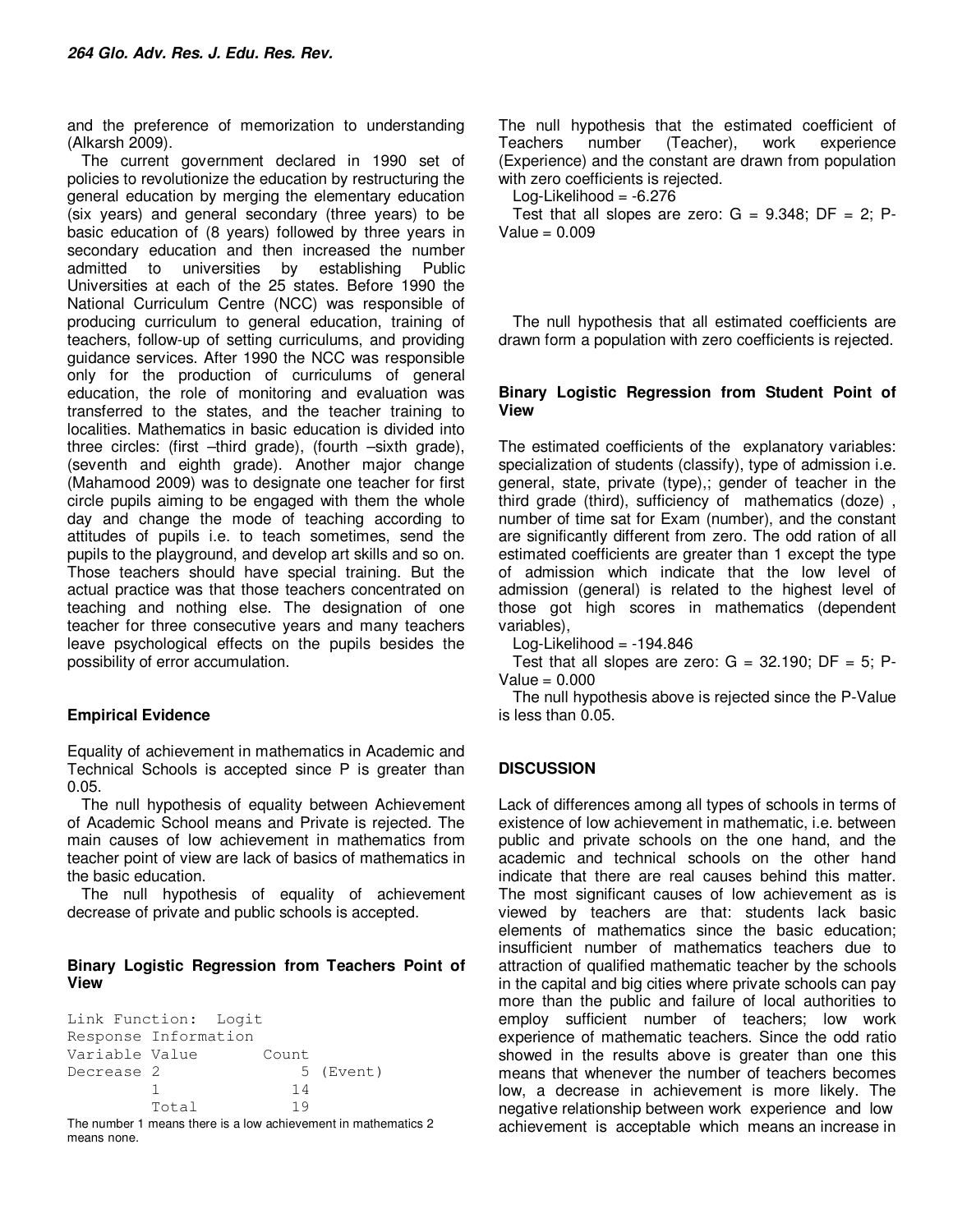#### **Logistic Regression Table**

|            |           |        |               |               | Odds               |       | 95% CT   |
|------------|-----------|--------|---------------|---------------|--------------------|-------|----------|
| Predictor  | Coef      | StDev  | '/.           | P             | Ratio              | Lower | Upper    |
| Constant   | $-5.877$  | 3.363  | $-1.75$ 0.081 |               |                    |       |          |
| Teacher    | 8.647     | 5.005  |               |               | 1.73 0.084 5690.99 | 0.31  | 1.04E+08 |
| Experience | $-0.8764$ | 0.5338 |               | $-1.64$ 0.101 | 0.42               | 0.15  | 1.19     |

#### **Goodness-of-Fit Tests**

| Method          | Chi-Square | DF P |         |
|-----------------|------------|------|---------|
| Pearson         | 2.825      |      | 8 0.945 |
| Deviance        | 3.188      |      | 8 0.922 |
| Hosmer-Lemeshow | 2.825      |      | 8 0.945 |

All tests proof the goodness of fit since the probabilities attached are less than 0.05.

## **Measures of Association**

|            |     |                | (Between the Response Variable and Predicted Probabilities) |      |
|------------|-----|----------------|-------------------------------------------------------------|------|
| Pairs      |     | Number Percent | Summary Measures                                            |      |
| Concordant | 61  | 87.1%          | Somers' D                                                   | 0.80 |
| Discordant |     | $5 -$<br>7.1%  | Goodman-Kruskal Gamma                                       | 0.85 |
| Ties       | 4   | 5.7%           | Kendall's Tau-a                                             | 0.33 |
| Total      | 7 N | 100.0%         |                                                             |      |

87.1 is the percentage of concordant pairs response variable and predicted probabilities.

## **Link Function: Logit**

#### **Response Information**

|         | Variable Value Count              |     |             |
|---------|-----------------------------------|-----|-------------|
| degree1 |                                   |     | 109 (Event) |
|         |                                   | 225 |             |
|         | Total                             | 334 |             |
|         | 334 cases were used               |     |             |
|         | 24 cases contained missing values |     |             |

The number 0 indicates low achievement (less than 40 scores), and 1 (40 and above).

#### **Logistic Regression Table**

|           |           |        |               |   | Odds  |       | 95% CI |
|-----------|-----------|--------|---------------|---|-------|-------|--------|
| Predictor | Coef      | StDev  | Z.            | P | Ratio | Lower | Upper  |
| Constant  | $-2.3240$ | 0.8828 | $-2.63$ 0.008 |   |       |       |        |
| Classify  | 0.7775    | 0.3583 | 2.17 0.030    |   | 2.18  | 1.08  | 4.39   |
| Type      | $-0.6480$ | 0.1705 | $-3.80$ 0.000 |   | 0.52  | 0.37  | 0.73   |
| Third     | 0.5167    | 0.2414 | 2.14 0.032    |   | 1.68  | 1.04  | 2.69   |
| Doze      | 0.5147    | 0.2861 | 1.80 0.072    |   | 1.67  | 0.95  | 2.93   |
| Number    | 0.3446    | 0.1930 | 1,79 0,074    |   | 1.41  | 0.97  | 2.06   |

## **Goodness-of-Fit Tests**

| Method          | Chi-Square | DF. |          |
|-----------------|------------|-----|----------|
| Pearson         | 59.048     |     | 63 0.618 |
| Deviance        | 69.708     |     | 63 0.262 |
| Hosmer-Lemeshow | 8.938      |     | 6 0.177  |

All tests assure the goodness of fit since the attached probability is less than 0.05.

work experience leads to a decrease in low achievement.

Causes from students' point of view are: different course contents in academic and technical schools which in turn treat mathematics as unessential subject; state admission that offers allowance of 5% to secondary

school students from the same state of the university which to some extent discourage them to study hard; gender of mathematics teacher specifically at the third grade affects very much achievement since the records show that number of female teachers absentees is larger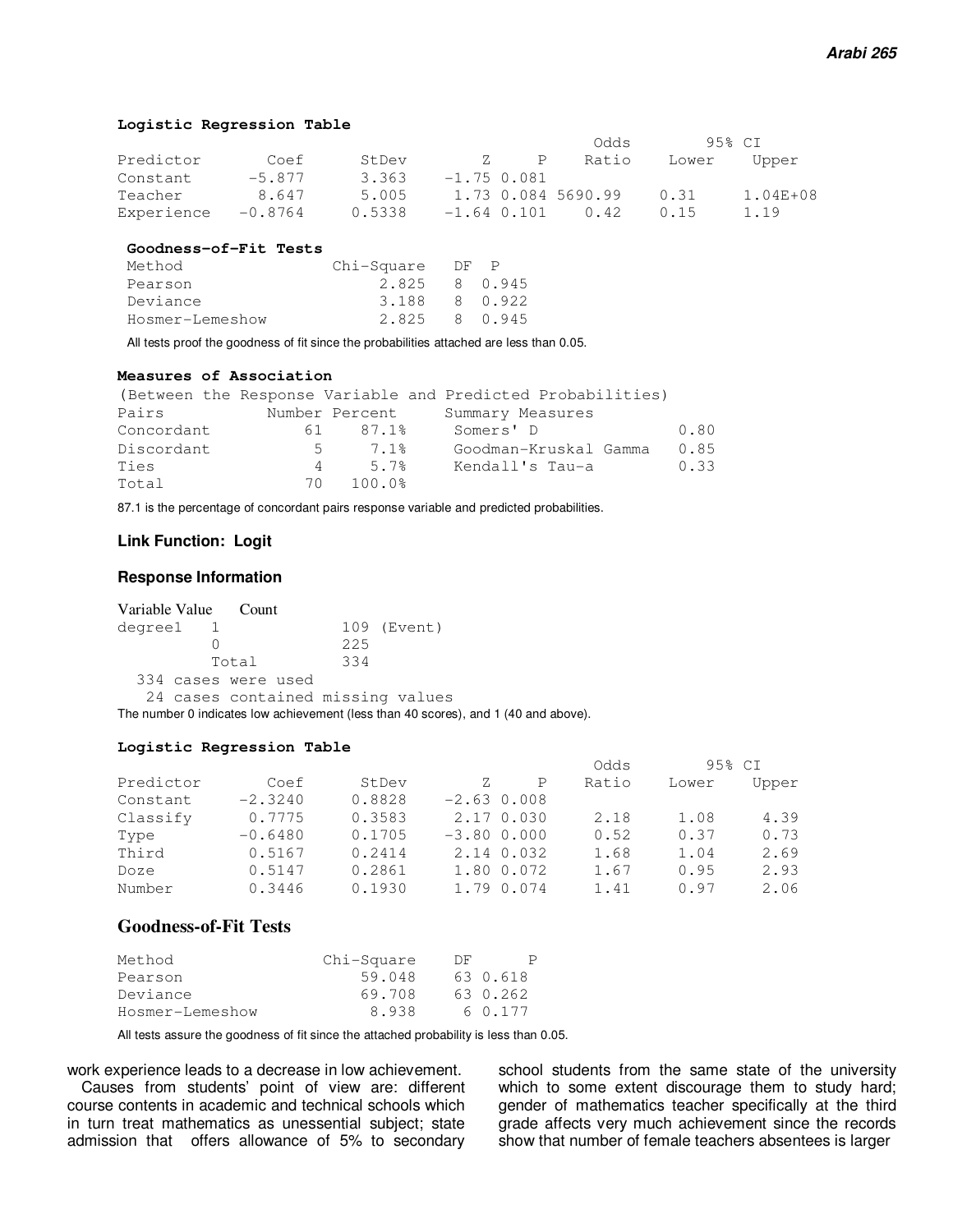#### **Measures of Association**

|            |       |                | (Between the Response Variable and Predicted Probabilities) |      |
|------------|-------|----------------|-------------------------------------------------------------|------|
| Pairs      |       | Number Percent | Summary Measures                                            |      |
| Concordant | 15924 | 64.9%          | Somers' D                                                   | 0.35 |
| Discordant | 7218  | 29.4%          | Goodman-Kruskal Gamma                                       | 0.38 |
| Ties       | 1383  | 5.6%           | Kendall's Tau-a                                             | 0.16 |
| Total      | 24525 | 100.0%         |                                                             |      |

The ratio of concordant pair is 64.9 per cent.

than that of males; incompletion mathematics curriculum; substance (doze) of mathematics taught to student in basic (primary) and secondary schools is relatively low; lack of paying attention to solving drills and home works; and finally the number of time sitting for the exams makes the difference. The odd ratios are greater than one except for type of school which means that whenever the number of teachers becomes low, a decrease in achievement is more likely. The negative relationship between type of school and low achievement is reasonable which means low achievement is more of students in private admission followed state admission and less in the general.

The official point of view represented by the NCC is that the adopted policies towards revolutionizing and restructuring general education resulted in a loss of one year; teachers of intermediate schools were given the chance to teach at the Secondary level without proper training; in addition to the failure of local and state authorities to handle well in the newly assigned responsibilities. Despite fewer Changes in mathematics curriculums in primary and basic education, insufficient teachers' training, and disparity between the setting of curriculum and monitoring and evaluation led to low achievement.

## **CONCLUSION AND RECOMMENDATIONS**

The aim of this research was to identify the causes of low achievement in mathematics in General education. A sample of 357 of newly enrolled students at the Faculty of Economics and Administrative Sciences of the Bakht Erruda University was drawn besides 45 mathematics teachers. The main causes of low achievement from the specialist's point of view were low number of teacher and lack of experience since the qualified teachers are attracted by the private schools in the capital town. The causes from the student's point of view were insufficient doze due to incomplete curriculum, lack of interest in solving drills, differences in teaching between pubic and private schools, gender of mathematic teachers female teachers have special circumstances, and the number of time sitting for Sudanese Certificate. It is recommended to recruit sufficient numbers of teachers, intensify

training, reunify the processes of curriculum setting, teacher's training, and monitoring and evaluation under the authority of NCC, eliminate the differences between public, and private schools in one hand and academic and technical education on the other hand, encourage students to follow appropriate ways of studying, concern more about curriculum completion and solving the attached drills, and to ensure the importance of mathematics in all types of schools.

#### **REFERENCES**

- Aldossari Mubarak Abdalhadi and Aletaibi AA (2002). "Weakness of Mathematic Achievement of the First Grade of Secondary Education" East Zone KSA (in Arabic)
- Alhirbawi Khawala Mustafa Ali (2004). "The Effect of Learning Methods on Achievement of Secondary Education Students and their Attitudes toward Mathematics" Unpublished PhD University of Bagdad
- Alkarsh Ahmed Muhammad (1999). "Studies on Curriculum and Teaching Methods Mathematics Entrance to Prosperity" Egyptian Society of Curriculum and Teaching Methods Faculty of Education Ain Sham University (in Arabic)
- Almunzire (2009). "Effect of Problem Solving in Teaching Mathematics on Development of Skill of First Grade Pupils, Sultanate of Oman" Arab Centre for Research and Studies (in Arabic)
- Draper NR and Smith H (1981). Applied Regression Analysis, Second Edition, John Wiley and Sons, Inc
- Faiz Noor (2003). "The Impact of Computer in Teaching Mathematics on Achievement of the Basic Education Fourth Grade of Elain UAE" Unpublished MSc University of Alfashir Sudan (in Arabic)
- Farouq Almeqdadi and Mr. Ali Al-Zubi (2000). "The Readability of the Fifth Grade Mathematics Textbooks in Jordan"
- International Association for the Evaluation of Educational Achievement in (December 2008) Qatar
- Kingdom of Saudi Arabia (2007). "Participation on International Tests" Public Administration for Education Jeddah (in Arabic)
- Kingdom of Saudi Arabia Participation in International Tests (2007). General Directorate of Education Jeddah Province
- Mahmood Abdalla (2009). Head Department of Mathematics National Curriculum Centre (in Arabic)
- Muhammad Nivithan Ibrahim (1426h)."The impact of the Person's Opinion of himself on Academic Achievement" (in Arabic)
- Murad Basma (2004). "Decrease of Mathematics Achievement Level of First Grade of the Secondary Education" Faculty of Education Mecca Unpublished MSc (in Arabic)
- Philip Nagy (1996). "International Comparisons of Student Achievement in Mathematics and Science: A Canadian Perspective" CANADIAN JOURNAL OF EDUCATION, 21(4): 396–413
- Seple AC and Keeling B (1978). "Types of Anxiety and Under Achievement in Mathematics" University of New Zealand Heldref Publication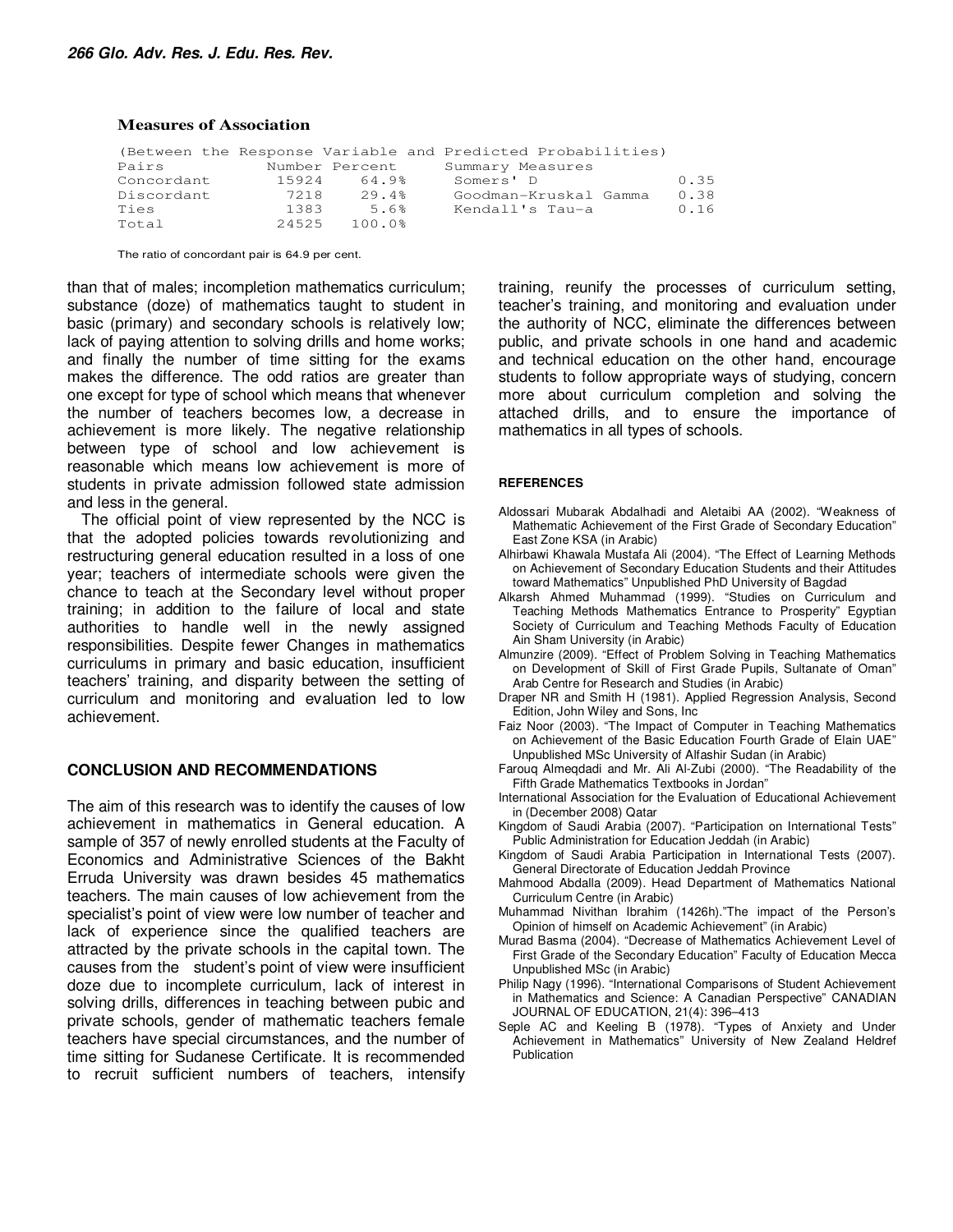### **Appendix**

#### **View Point of Teachers**

| Dependent Variable: DECREASE                                             |                |                           |                  |                       |                |             |                             |             |
|--------------------------------------------------------------------------|----------------|---------------------------|------------------|-----------------------|----------------|-------------|-----------------------------|-------------|
| Method: ML - Binary Probit                                               |                |                           |                  |                       |                |             |                             |             |
| Date: 02/04/10 Time: 09:19                                               |                |                           |                  |                       |                |             |                             |             |
| Sample: 1 19                                                             |                |                           |                  |                       |                |             |                             |             |
| Included observations: 19                                                |                |                           |                  |                       |                |             |                             |             |
| Convergence achieved after 6 iterations                                  |                |                           |                  |                       |                |             |                             |             |
| Covariance matrix computed using second derivatives                      |                |                           |                  |                       |                |             |                             |             |
| Variable                                                                 |                | Coefficient               |                  | Std. Error            |                | z-Statistic |                             | Prob.       |
| <b>EXPERIENCE</b>                                                        |                | 0.527328                  |                  | 0.311557              |                | 1.692554    |                             | 0.0905      |
| <b>TEACHER</b>                                                           |                | 5.218340                  |                  | 2.948940              |                | 1.769565    |                             | 0.0768      |
| C                                                                        |                | $-6.864750$               |                  | 4.106277              |                | $-1.671770$ |                             | 0.0946      |
| Mean dependent var                                                       |                | 0.736842                  |                  | S.D. dependent var    |                |             |                             | 0.452414    |
| S.E. of regression                                                       |                | 0.369473                  |                  | Akaike info criterion |                |             |                             | 0.966431    |
| Sum squared resid                                                        |                | 2.184166                  |                  | Schwarz criterion     |                |             |                             | 1.115553    |
| Log likelihood                                                           |                | $-6.181091$               |                  | Hannan-Quinn criter.  |                |             |                             | 0.991668    |
| Restr. log likelihood                                                    |                | -10.95035                 |                  | Avg. log likelihood   |                |             |                             | $-0.325321$ |
| LR statistic (2 df)                                                      |                | 9.538515                  |                  | McFadden R-squared    |                |             |                             | 0.435535    |
| Probability(LR stat)                                                     |                | 0.008487                  |                  |                       |                |             |                             |             |
| Obs with Dep=0                                                           |                | 5                         |                  | <b>Total obs</b>      |                |             |                             | 19          |
| Obs with Dep=1                                                           |                | 14                        |                  |                       |                |             |                             |             |
| H-L Statistic:                                                           | 1.8866         |                           | Prob. Chi-Sq(8)  |                       |                |             | 0.9843                      |             |
| Andrews Statistic:                                                       | 8.6129         |                           | Prob. Chi-Sq(10) |                       |                |             | 0.5692                      |             |
|                                                                          |                |                           |                  |                       |                |             |                             |             |
| Dependent Variable: DECREASE                                             |                |                           |                  |                       |                |             |                             |             |
| Method: ML - Binary Probit                                               |                |                           |                  |                       |                |             |                             |             |
| Date: 02/04/10 Time: 09:19                                               |                |                           |                  |                       |                |             |                             |             |
| Sample: 1 19                                                             |                |                           |                  |                       |                |             |                             |             |
| Included observations: 19                                                |                |                           |                  |                       |                |             |                             |             |
| Prediction Evaluation (success cutoff $C = 0.5$ )                        |                |                           |                  |                       |                |             |                             |             |
|                                                                          |                | <b>Estimated Equation</b> |                  |                       |                |             | <b>Constant Probability</b> |             |
|                                                                          | $Dep=0$        | $Dep=1$                   |                  | Total                 | $Dep=0$        |             | $Dep=1$                     | Total       |
| $P(Dep=1) \leq C$                                                        | 3              | 2                         | 5                |                       | 0              |             | 0                           | 0           |
| $P(Dep=1) > C$                                                           | $\overline{2}$ | $\overline{12}$           | 14               |                       | 5              |             | 14                          | 19          |
| Total                                                                    | 5              | $\overline{14}$           | 19               |                       | 5              |             | $\overline{14}$             | 19          |
| Correct                                                                  | 3              | $\overline{12}$           | $\overline{15}$  |                       | $\overline{0}$ |             | 14                          | 14          |
| % Correct                                                                | 60.00          | 85.71                     |                  | 78.95                 | 0.00           |             | 100.00                      | 73.68       |
| % Incorrect                                                              | 40.00          | 14.29                     |                  | 21.05                 | 100.00         |             | 0.00                        | 26.32       |
| Total Gain*                                                              | 60.00          | $-14.29$                  |                  | 5.26                  |                |             |                             |             |
| Percent Gain**                                                           | 60.00          | <b>NA</b>                 |                  | 20.00                 |                |             |                             |             |
|                                                                          |                | <b>Estimated Equation</b> |                  |                       |                |             | <b>Constant Probability</b> |             |
|                                                                          | $Dep=0$        | $Dep=1$                   |                  | Total                 | $Dep=0$        |             | $\overline{Dep}=1$          | Total       |
| $E$ (# of Dep=0)                                                         | 2.87           | 2.04                      |                  | 4.91                  | 1.32           |             | 3.68                        | 5.00        |
| $E(\# of Dep=1)$                                                         | 2.13           | 11.96                     |                  | 14.09                 | 3.68           |             | 10.32                       | 14.00       |
| Total                                                                    | 5.00           | 14.00                     |                  | 19.00                 | 5.00           |             | 14.00                       | 19.00       |
| Correct                                                                  | 2.87           | 11.96                     |                  | 14.83                 | 1.32           |             | 10.32                       | 11.63       |
| 57.32<br>85.42<br>78.03<br>26.32<br>73.68<br>61.22<br>% Correct          |                |                           |                  |                       |                |             |                             |             |
| % Incorrect                                                              | 42.68          | 14.58                     |                  | 21.97                 | 73.68          |             | 26.32                       | 38.78       |
| Total Gain*                                                              | 31.01          | 11.74                     |                  | 16.81                 |                |             |                             |             |
| Percent Gain**                                                           | 42.08          | 44.61                     |                  | 43.34                 |                |             |                             |             |
| *Change in "% Correct" from default (constant probability) specification |                |                           |                  |                       |                |             |                             |             |
| **Percent of incorrect (default) prediction corrected by equation        |                |                           |                  |                       |                |             |                             |             |
|                                                                          |                |                           |                  |                       |                |             |                             |             |